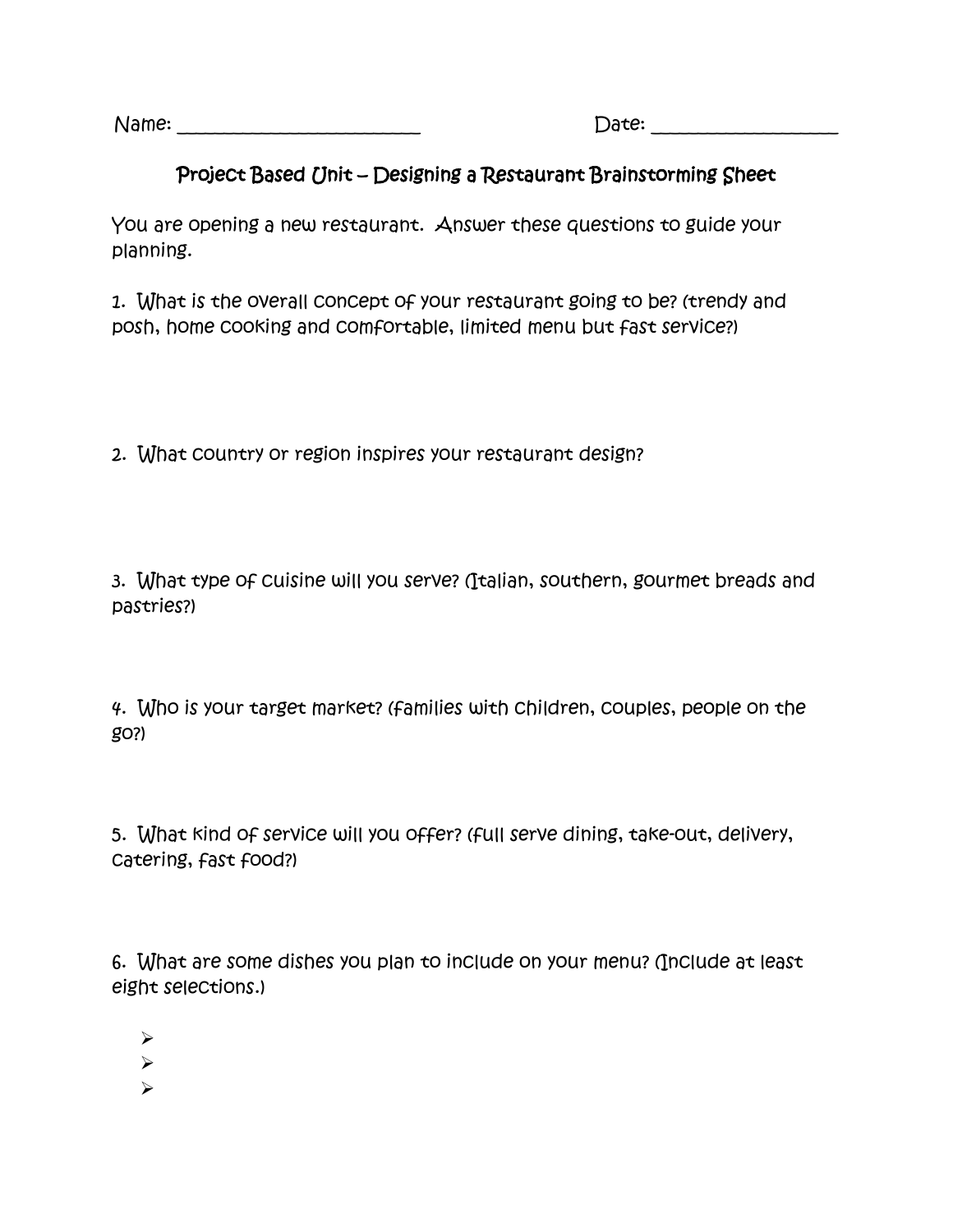- $\blacktriangleright$
- $\blacktriangleright$
- $\blacktriangleright$
- $\blacktriangleright$
- $\blacktriangleright$

7. Where will your restaurant be located? (free standing location, food court inside the mall, downtown venue, suburban location)

8. What will the décor of your restaurant be?

\* Lighting –

- \* Seating –
- \* Flooring –
- \* Paint –
- \* Furnishings/accent pieces –
- 9. What will your hours of operation be? (weekdays, weekends, holidays)
- 10. Describe the appearance of your waiting area.

11. Will you offer live music or entertainment?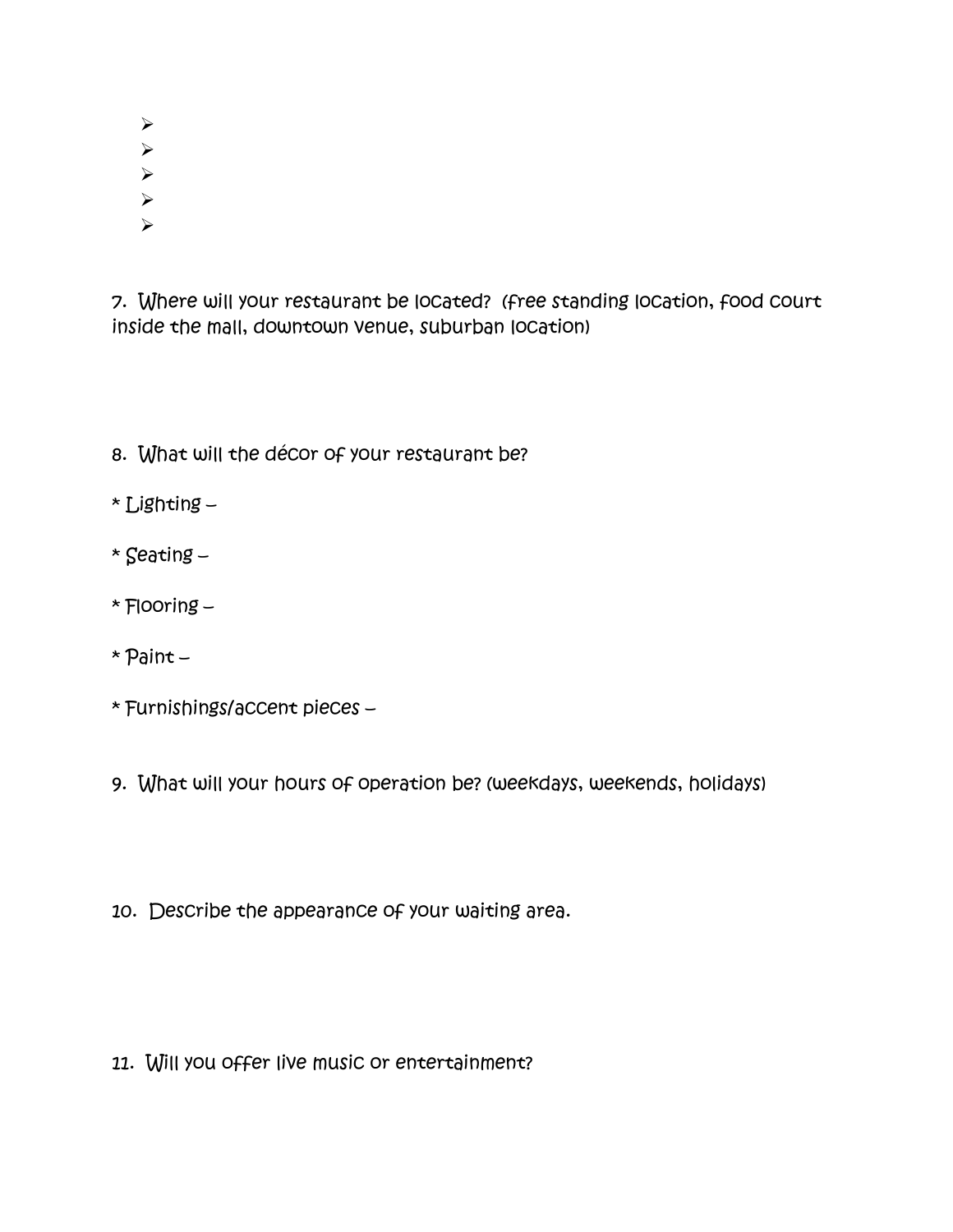12. What names are you considering for your restaurant?

13. Will you have a logo? What will it be?

14. Describe the uniform your wait staff will wear.

15. What real estate is currently available in the area you plan to open your restaurant?

16. How much are you willing to spend on real estate? Will you buy, rent, or lease? Why?

17. How will you advertise you restaurant?